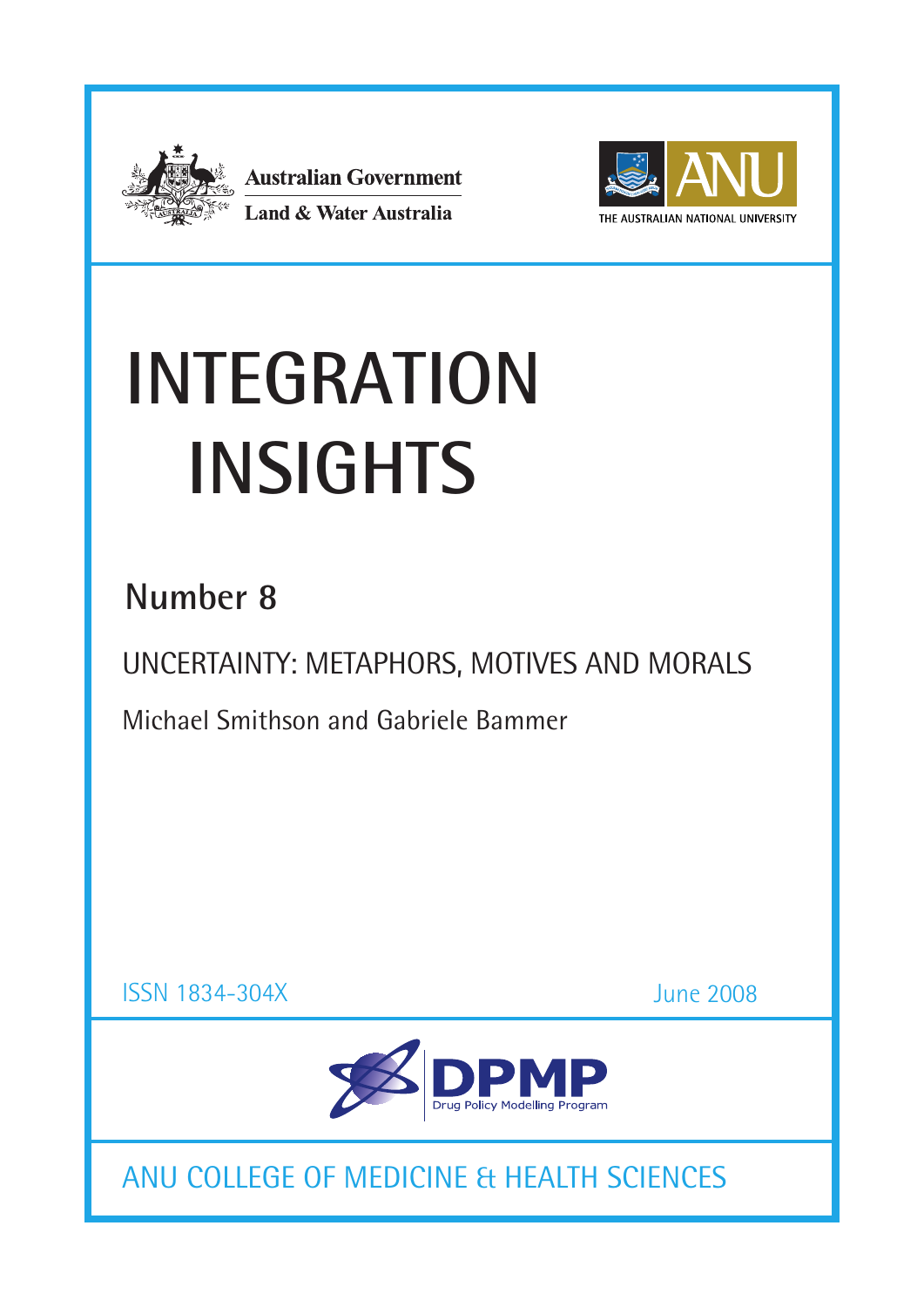## INTEGRATION INSIGHTS

Number 8, June 2008

#### UNCERTAINTY: METAPHORS, MOTIVES AND MORALS

Michael Smithson and Gabriele Bammer

The metaphors people use provide insights into how they think about and respond to uncertainty. People bring divergent motives to bear on uncertainty and there are motives for maintaining or creating uncertainty as well as reducing or banishing it. Most of these motives are based on moral positions and concerns, which likewise may compete with one another.

Integration Insights is a series of digests of concepts, techniques or real-world examples of integration in research.

| <b>INTRODUCTION</b>                                | Effective responses to real world problems require integration of areas of ignorance and<br>uncertainty, as well as synthesis of discipline and practice knowledge. Understanding<br>how people think about and respond to uncertainty requires insights into the metaphors<br>they use, their motivations and even their moral orientations. In this Integration Insight<br>we provide a brief overview of each of these aspects of uncertainty.                                                                                                                                                                                                                                              |
|----------------------------------------------------|------------------------------------------------------------------------------------------------------------------------------------------------------------------------------------------------------------------------------------------------------------------------------------------------------------------------------------------------------------------------------------------------------------------------------------------------------------------------------------------------------------------------------------------------------------------------------------------------------------------------------------------------------------------------------------------------|
| <b>UNCERTAINTY</b><br><b>METAPHORS</b>             | Where do our ideas about uncertainty come from? Smithson (2008) points to two<br>sources: commonsense realism and commonsense sociality. Commonsense realism<br>encompasses everything we believe or think about how the non-social world works.<br>Commonsense sociality refers to our beliefs about the social world and includes our<br>commonsense ideas about people. The main reason for distinguishing these two sources<br>is that a number of important characteristics we attribute to people (e.g. intentions) we<br>do not attribute to objects in the non-social world, and that has direct consequences on<br>how our commonsense theories direct us to think about uncertainty. |
|                                                    | Common metaphors for uncertainty are highly informative about how it is regarded and<br>used in a society. Following Lakoff and Johnson (1980), below are a sample of<br>metaphors for uncertainty from English-speaking cultures. Most of these metaphors have<br>a negative cast to them. Smithson (2008) suggests that one reason is that Western<br>intellectual culture has been effectively blinded to most of the positive functions<br>uncertainty performs.                                                                                                                                                                                                                           |
| Sample<br>Metaphors from<br>Commonsense<br>Realism | The following metaphors stem from commonsense realism:                                                                                                                                                                                                                                                                                                                                                                                                                                                                                                                                                                                                                                         |
|                                                    | 1 Uncertainty is obstructed vision. Uncertainty is blindness. To know is to see.<br>Vague ideas are blurry, murky, hazy, unclear, obscured. Knowledge is brilliant,<br>illuminating, and enlightening. Uncertainty is dim and dark.                                                                                                                                                                                                                                                                                                                                                                                                                                                            |
|                                                    | 2 Ideas can be felt. Vague or uncertain ideas are soft and woolly. Objective<br>knowledge, truth and logic are hard. Incomplete ideas are rough.                                                                                                                                                                                                                                                                                                                                                                                                                                                                                                                                               |
|                                                    | 3 Learning and discovery are a journey. To know or discover is to arrive at a<br>destination. A path can be cleared or paved to help us learn or discover. Learning is<br>finding one's way. Uncertainty is straying from the path, getting lost, going in the<br>wrong direction, going around in circles, wandering aimlessly, failing to arrive.                                                                                                                                                                                                                                                                                                                                            |
|                                                    | 4 The unknown is an ocean. Knowledge is an island. The bigger the island, the<br>larger the border between the known and unknown.                                                                                                                                                                                                                                                                                                                                                                                                                                                                                                                                                              |
|                                                    | 5 The unknown is wilderness. Knowing is domesticating and taming the wild. The<br>border between the known and unknown is a wild frontier. Learning and discovery<br>push back the frontier, diminishing the extent of the unknown.                                                                                                                                                                                                                                                                                                                                                                                                                                                            |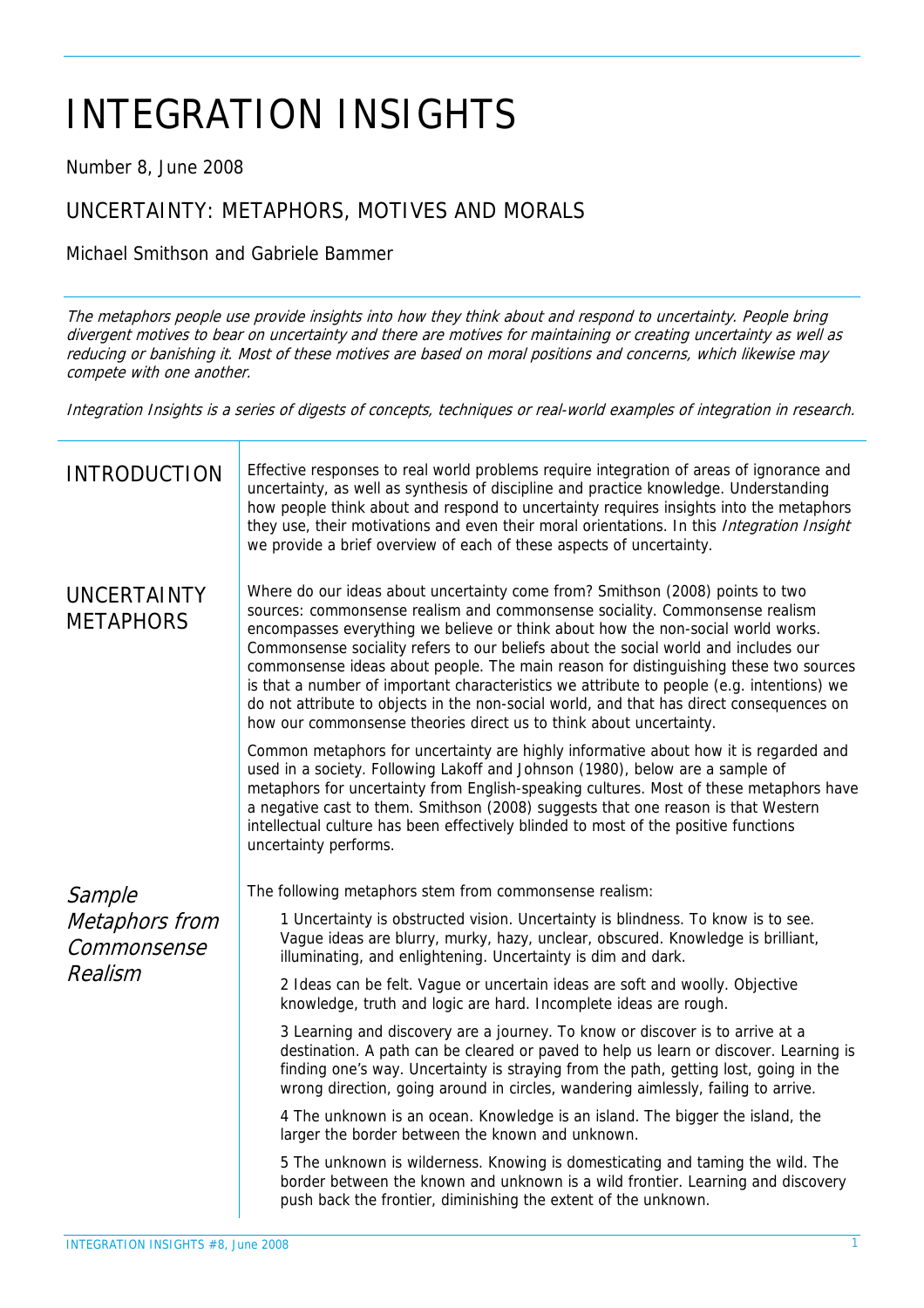|                                                            | 6 Seeking knowledge is gathering and hunting. The unknown is prey. Sought-after<br>ideas, facts, and truths can be elusive, hard to find, slippery. They can be<br>apprehended, grasped, or homed in on. They can also escape. Errors or bad ideas<br>are off-target, wide of the mark.<br>7 Ideas are food (for thought). Bad ideas are half-baked or even raw. Raw data<br>have yet to be cooked into knowledge. Thinking or analysing is cooking.<br>8 Uncertainty is gaps or holes. Knowledge covers a surface or fills a container. An<br>ignoramus is devoid of knowledge, whereas an expert is brimming with knowledge.<br>An incomplete theory has holes or gaps, whereas a complete theory covers the<br>terrain.<br>9 Ideas, theories and arguments are buildings. Uncertain or erroneous ones are<br>shaky, badly constructed, unfounded. They collapse, don't hold together, fall apart,<br>can be knocked down.<br>10 Uncertainty is variability. Certainty is constancy. |
|------------------------------------------------------------|----------------------------------------------------------------------------------------------------------------------------------------------------------------------------------------------------------------------------------------------------------------------------------------------------------------------------------------------------------------------------------------------------------------------------------------------------------------------------------------------------------------------------------------------------------------------------------------------------------------------------------------------------------------------------------------------------------------------------------------------------------------------------------------------------------------------------------------------------------------------------------------------------------------------------------------------------------------------------------------|
|                                                            |                                                                                                                                                                                                                                                                                                                                                                                                                                                                                                                                                                                                                                                                                                                                                                                                                                                                                                                                                                                        |
| Sample                                                     | The following metaphors stem from commonsense sociality:                                                                                                                                                                                                                                                                                                                                                                                                                                                                                                                                                                                                                                                                                                                                                                                                                                                                                                                               |
| Metaphors from<br>Commonsense<br>Sociality                 | 1 Inquiry is invasion. Learning is conquering. Uncertainty is conquered or overcome<br>by knowledge and ideas.                                                                                                                                                                                                                                                                                                                                                                                                                                                                                                                                                                                                                                                                                                                                                                                                                                                                         |
|                                                            | 2 Ideas and knowledge are resources. Knowledge and information are currency.<br>Uncertainty is poverty. Bad ideas are worthless, bankrupt. An expert has a wealth<br>of knowledge.                                                                                                                                                                                                                                                                                                                                                                                                                                                                                                                                                                                                                                                                                                                                                                                                     |
|                                                            | 3 Argument is war. Rational argument is still war. Ambiguity or indecision is internal<br>war.                                                                                                                                                                                                                                                                                                                                                                                                                                                                                                                                                                                                                                                                                                                                                                                                                                                                                         |
|                                                            | 4 Knowledge is power. Uncertainty is helplessness and impotence. Uncertainty or<br>doubt still is impotence. We succumb to uncertainty.                                                                                                                                                                                                                                                                                                                                                                                                                                                                                                                                                                                                                                                                                                                                                                                                                                                |
|                                                            | 5 Uncertainty is being stuck, enslavement. Knowledge makes you free.                                                                                                                                                                                                                                                                                                                                                                                                                                                                                                                                                                                                                                                                                                                                                                                                                                                                                                                   |
|                                                            | 6 Innocence is chastity. Scepticism, doubt, or uncertainty is still chastity. To be<br>known is to be violated. To believe or be persuaded is to be seduced.                                                                                                                                                                                                                                                                                                                                                                                                                                                                                                                                                                                                                                                                                                                                                                                                                           |
|                                                            | 7 Information exchange is sexual intercourse. Good ideas are fertile and can<br>procreate. Bad ideas are sterile or barren.                                                                                                                                                                                                                                                                                                                                                                                                                                                                                                                                                                                                                                                                                                                                                                                                                                                            |
|                                                            | 8 Ignorance is inequality. Shared knowledge is generosity, democracy, freedom.<br>Unshared knowledge is selfishness, autocracy, elitism, oppression. Secrecy is<br>selfish. Privacy and expertise are elitist.                                                                                                                                                                                                                                                                                                                                                                                                                                                                                                                                                                                                                                                                                                                                                                         |
|                                                            | 9 The unknown is a secret. Even nature keeps secrets. The unknown is locked<br>away. Discovery or learning is unlocking and revealing.                                                                                                                                                                                                                                                                                                                                                                                                                                                                                                                                                                                                                                                                                                                                                                                                                                                 |
|                                                            | 10 Uncertainty is insecurity and fear. We are afraid we don't know. Certainty is<br>confidence.                                                                                                                                                                                                                                                                                                                                                                                                                                                                                                                                                                                                                                                                                                                                                                                                                                                                                        |
| <b>POSITIVE</b><br><b>ASPECTS OF</b><br><b>UNCERTAINTY</b> | Uncertainty can motivate people positively as well as negatively. People find uses for<br>uncertainty and do not always want to be rid of it. For example, freedom, discovery,<br>creativity and opportunity require uncertainties about what the future will bring so that<br>there actually are choices to be made. No uncertainty, no freedom.                                                                                                                                                                                                                                                                                                                                                                                                                                                                                                                                                                                                                                      |
|                                                            | It is not difficult to find examples of 'virtuous' uncertainty and secrecy. Would it be a<br>good thing if everyone knew the location of the Wollemi Pines? On a more mundane but<br>also more general level, how would politeness (e.g. tact or white lies) be possible<br>without the deliberate creation and maintenance of uncertainty? What would gift-giving<br>be like if surprises were forbidden? As Smithson (1989) points out, politeness often<br>operates via disinformation (e.g. promoting a false impression of approval), or by<br>referential abbreviation (particularly vagueness and ambiguity, as in tactful utterances).                                                                                                                                                                                                                                                                                                                                         |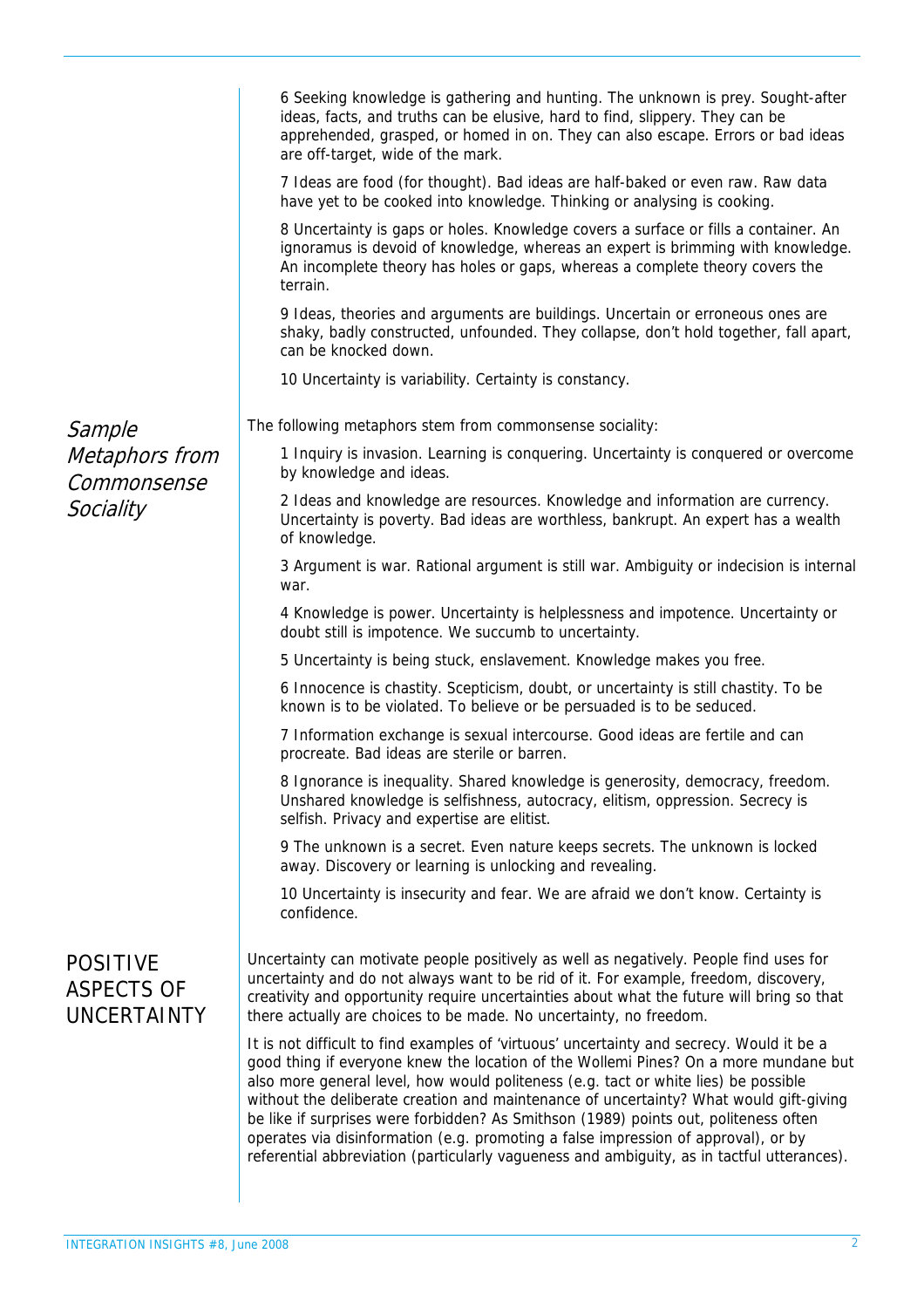#### INDIVIDUAL MOTIVATIONS REGARDING UNCERTAINTY

There are three key aspects to the ways individuals think about and deal with uncertainty:

- 1. making sense out of unexpected events and outcomes;
- 2. thinking counterfactually about undesired outcomes; and
- 3. prognosticating and deciding about the future.

Human engagement with ignorance or uncertainty is generally a mixed-motive enterprise. People are not always motivated to eliminate or deny uncertainty. Instead, uncertainty can be actively sought, created, utilized, and traded against other benefits or costs.

First, there are powerful motives that countervail against the indiscriminate acquisition of new information, effectively rendering information searches highly selective and constrained. Second, some motives even oppose acquiring apparently relevant and useful information, thereby imposing constraints on the uncertainties individuals elect to reduce versus those we prefer to maintain. An example is 'confirmation bias' which refers to information processing, often unconscious, where one selectively gathers or gives weight to evidence that supports one's position, while neglecting or discounting opposing evidence.

#### INTERPERSONAL MOTIVATIONS REGARDING UNCERTAINTY

A dominant assumption in communications and organizations frameworks is that coordinated action requires full communication among the actors involved. In short, everyone must be certain about what the others think the purposes, goals and means are. In contrast, we argue that shared communication or meanings are not necessary for effectively coordinated action. We agree with Eisenberg (1990) that lack of shared understandings and a degree of vagueness can often enable more effective collaboration than shared understandings would.

Privacy, trust and polite social interaction all require uncertainty.

Privacy is a socially mandated arrangement involving voluntarily imposed uncertainty and ignorance. As Warren and Laslett (1977) point out, privacy involves a consensual and essentially cooperative arrangement, whereas secrecy is unilaterally imposed. The usual motives for privacy are quite obvious, generally amounting to freedom from surveillance and exploitation.

An important component of that risk is a requirement that the truster remain partially ignorant about the trustee. Trust relationships (e.g. friendships) entail a kind of privacy. If a person believes another is monitoring them or insisting that they self-disclose or account for their actions, that person will infer that the other does not trust them.

Polite social interaction is another important example of how social relations trade on ignorance. In polite conversation, conversationalists do not expect to deal in the truth, the whole truth, and nothing but the truth. The employment of vagueness and ambiguity in communication serves many of the same purposes in polite conversation as it does in organizational contexts where participants want to promote cooperative goodwill. We have already noted Eisenberg's (1984) claim about the use of ambiguity for achieving unified diversity, as in a working consensus or mission statement. Another strategic use is to enable deniability, e.g. the ability to claim that an interpretation which threatens to shame or anger someone was not the intended meaning of what was said. A third is increasing capacity for organizational change and adaptability by permitting diverse possible interpretations of organizational goals and rules while still appearing consistent. All of these are potential motives for employing vague or ambiguous communicative strategies.

#### MORALS AND UNCERTAINTY

We adopt ethical and moral stances towards uncertainty. What underpins our judgments of which uncertainties are 'bad' or 'good,' which are exchangeable, and which can be blamed on people? This is an area which is still wide open for investigation, but we can gain insights from various disciplines and areas of practice.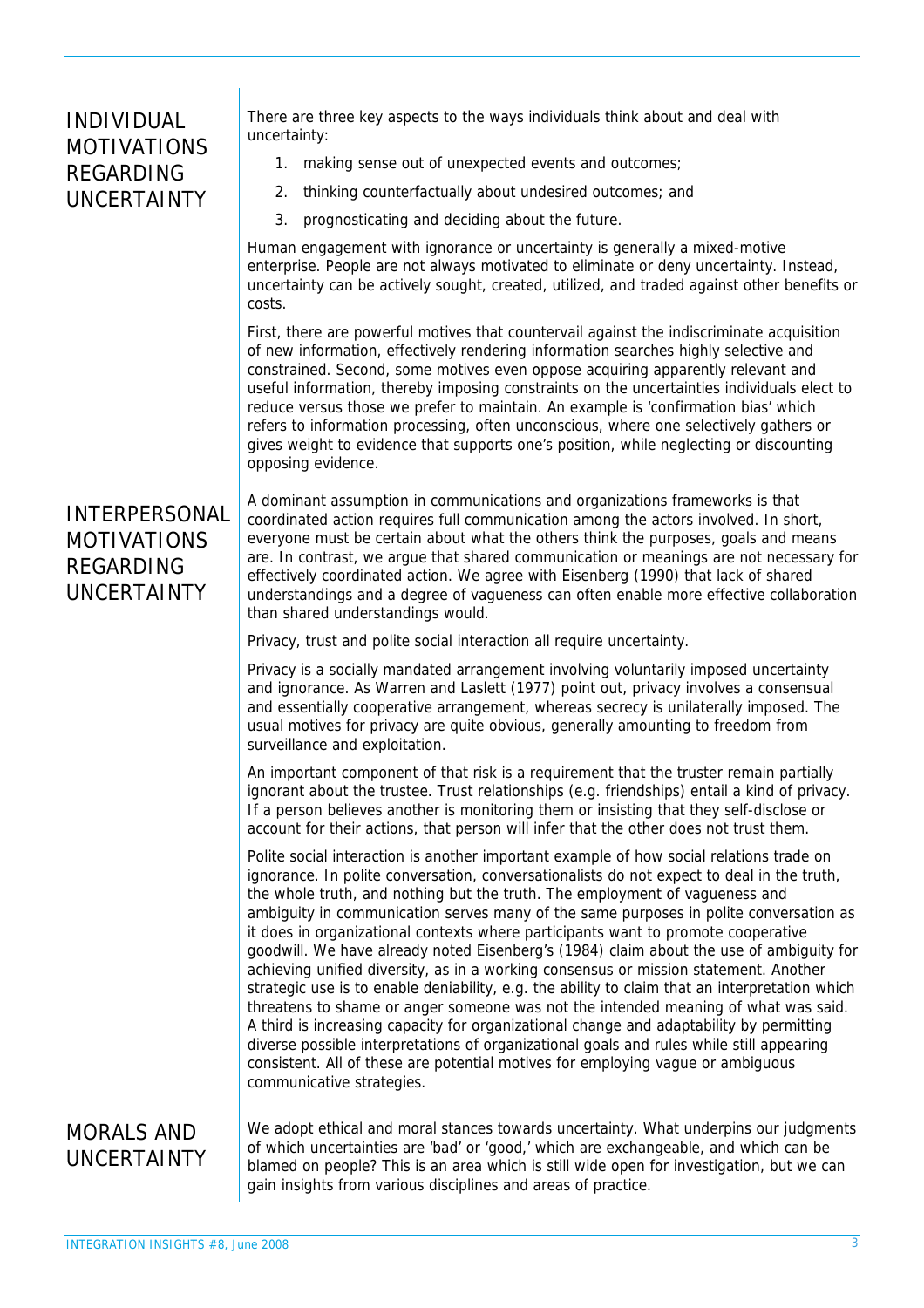|                   | For example, Pickard's (2008) review illustrates that religious faith is not certitude but is<br>more like trust. Faith therefore embraces a kind of uncertainty but it is a morally positive<br>kind. Doubt is another kind of uncertainty, but doubting God's existence is a failure to<br>trust and thus a kind of moral failing. In some traditional religious belief systems, such<br>doubts are heretical. Different uncertainties may possess divergent moral qualities.                                                                                                                                                                                                                                                                                                                                                                                                                                                                                                                                                                                                                                                        |
|-------------------|----------------------------------------------------------------------------------------------------------------------------------------------------------------------------------------------------------------------------------------------------------------------------------------------------------------------------------------------------------------------------------------------------------------------------------------------------------------------------------------------------------------------------------------------------------------------------------------------------------------------------------------------------------------------------------------------------------------------------------------------------------------------------------------------------------------------------------------------------------------------------------------------------------------------------------------------------------------------------------------------------------------------------------------------------------------------------------------------------------------------------------------|
|                   | We can also find moral judgments regarding uncertainty in domains such as physical<br>measurement, probability or statistical theory. The most obvious are moral judgments<br>surrounding measurement (im)precision. After all, if the pursuit of truth and elimination<br>of disagreement both are good, then precise measurement also must be good.                                                                                                                                                                                                                                                                                                                                                                                                                                                                                                                                                                                                                                                                                                                                                                                  |
|                   | If measurements are not precise, then are there moral imperatives to let others know<br>the degree of uncertainty attached to them? Professions such as engineering, medicine<br>and law present interesting examples of both positive and negative answers to these.<br>For example, in medicine it is not difficult to find persuasive arguments for clients' rights<br>to know the diagnosticity and sensitivity of medical tests. On the other hand, medical<br>practice also has a long tradition of moral arguments for concealing from patients the<br>true extent of medical uncertainties.                                                                                                                                                                                                                                                                                                                                                                                                                                                                                                                                    |
|                   | The task of identifying moral concerns involving uncertainty becomes much easier if we<br>replace the term 'uncertainty' with morally loaded equivalents such as 'freedom' or 'risk.'<br>Risk, for example, carries considerable moral implications, which heavily depend on what<br>is believed to be at stake. Even the source of risk has moral implications. Several studies<br>have found that uncertainties imposed by others are viewed as worse than 'natural'<br>uncertainties, which in turn are worse than self-imposed uncertainties (or collectively<br>mandated uncertainties). Furthermore, one person's 'risk worth taking' may be another's<br>'culpable negligence.' Contemporary social norms and cultural climates are bound to<br>influence such judgments in fundamental respects.                                                                                                                                                                                                                                                                                                                               |
|                   | Just as moral arguments are employed to justify uncertainty reduction, so they often are<br>invoked to justify the maintenance of uncertainty or ignorance. Taboos are enforced<br>initially by moral arguments. Handmer (2008) avers that in emergency management<br>secrecy on the part of a stakeholder may be rationalized by appeals to 'national security'<br>or 'commercial confidentiality.'                                                                                                                                                                                                                                                                                                                                                                                                                                                                                                                                                                                                                                                                                                                                   |
|                   | Uncertainty itself is employed for moral justifications and appeals to legitimacy.<br>Uncertainty is used in various guises to justify inaction, maintenance of the status quo,<br>opportunism, evasion of responsibility or culpability, and risk-management policies.                                                                                                                                                                                                                                                                                                                                                                                                                                                                                                                                                                                                                                                                                                                                                                                                                                                                |
| CONCLUSION        | People bring divergent motives to bear on uncertainty and there are motives for<br>maintaining or creating uncertainty as well as reducing or banishing it. Most of these<br>motives are based on moral positions and concerns, which likewise may compete with<br>one another. This is not a case of 'good' versus 'bad' motives; it is good versus good.<br>Appeals to reducing or banishing uncertainty can be made in the name of the pursuit of<br>truth, protection of the vulnerable, insurance of safety, enforcement of transparency and<br>accountability, or the establishment of binding agreements. However, appeals against<br>uncertainty reduction can be argued on the basis of building certain kinds of social<br>capital (e.g. trust, privacy, civility), excessive cost, avoiding the violation of rights, or<br>even maintenance of religious faith. An important consequence of these diverse and<br>competing motives and morals is that there are essential tensions between various<br>alternatives for coping and managing under uncertainty. These will be dealt with in a<br>future Integration Insights. |
| <b>REFERENCES</b> | This Integration Insight is extracted from Smithson, M., G. Bammer and the Goolabri<br>Group (2008) 'Uncertainty metaphors, motives and morals'. In Bammer, G. and<br>Smithson, M. (Editors) (2008) Uncertainty and Risk: Multidisciplinary Perspectives.<br>London: Earthscan, pp305-320.                                                                                                                                                                                                                                                                                                                                                                                                                                                                                                                                                                                                                                                                                                                                                                                                                                             |
|                   | Eisenberg, E. M. (1984) 'Ambiguity as strategy in organizational communication'.<br>Communication Monographs, vol 51, pp227-241.                                                                                                                                                                                                                                                                                                                                                                                                                                                                                                                                                                                                                                                                                                                                                                                                                                                                                                                                                                                                       |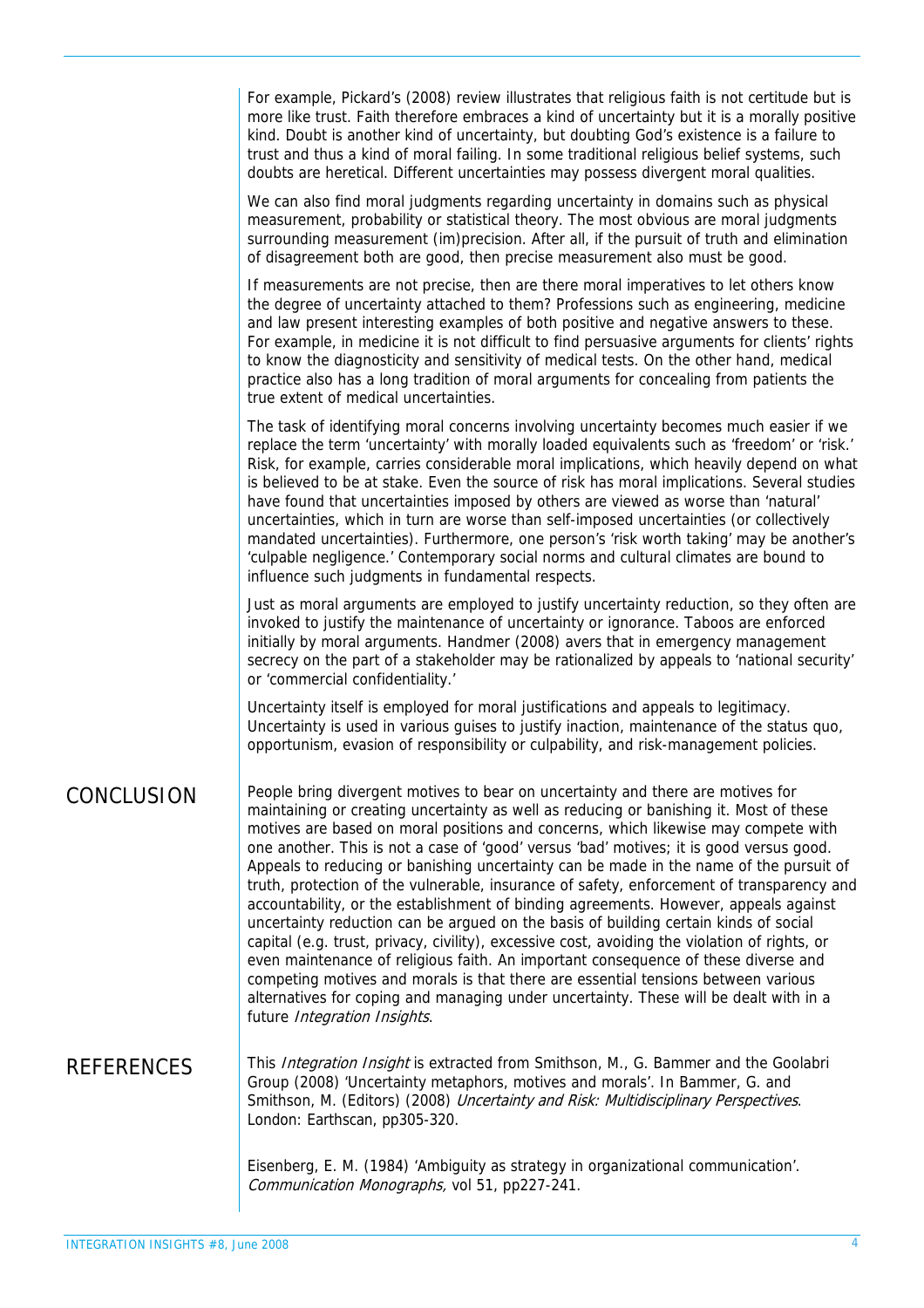|                  | Eisenberg, E. M. (1990) 'Jamming: transcendence through organizing'. Communication<br>Research, vol 17, pp139-164.                                                                                                                                                                                                                                                                                                                          |
|------------------|---------------------------------------------------------------------------------------------------------------------------------------------------------------------------------------------------------------------------------------------------------------------------------------------------------------------------------------------------------------------------------------------------------------------------------------------|
|                  | Handmer, J. (2008) 'Emergency Management Thrives on Uncertainty' In Bammer, G. and<br>Smithson, M. (Editors) (2008) Uncertainty and Risk: Multidisciplinary Perspectives.<br>London: Earthscan, pp231-243.                                                                                                                                                                                                                                  |
|                  | Lakoff, G. and Johnson, M. (1980) Metaphors We Live By. Chicago: University of Chicago<br>Press.                                                                                                                                                                                                                                                                                                                                            |
|                  | Pickard, S. (2008) 'Uncertainty and Religion: Ten Provisional Theses' In Bammer, G. and<br>Smithson, M. (Editors) (2008) Uncertainty and Risk: Multidisciplinary Perspectives.<br>London: Earthscan, pp55-69.                                                                                                                                                                                                                               |
|                  | Smithson, M. (1989) Ignorance and uncertainty: Emerging paradigms. New York:<br>Springer Verlag.                                                                                                                                                                                                                                                                                                                                            |
|                  | Smithson, M. (2008) 'Social theories of ignorance'. In R. N. Proctor and Schiebinger L.<br>(Editors), Agnotology: The Cultural Production of Ignorance. Stanford, CA: Stanford<br>University Press.                                                                                                                                                                                                                                         |
|                  | Warren, C. and Laslett, B. (1977) 'Privacy and secrecy: a conceptual comparison'.<br>Journal of Social Issues, vol 33, pp43-51.                                                                                                                                                                                                                                                                                                             |
| <b>CONTACT</b>   | Professor Gabriele Bammer, National Centre for Epidemiology and Population Health,<br>ANU College of Medicine and Health Sciences, The Australian National University,<br>Canberra ACT 0200, Australia.                                                                                                                                                                                                                                     |
|                  | P: 61 2 6125 0716                                                                                                                                                                                                                                                                                                                                                                                                                           |
|                  | E: Gabriele.Bammer@anu.edu.au                                                                                                                                                                                                                                                                                                                                                                                                               |
| <b>CITATION</b>  | Smithson, M and Bammer, G. (2008) Uncertainty: Metaphor, Motives and Morals.<br>Integration Insights #8, June. Available at www.anu.edu.au/iisn.                                                                                                                                                                                                                                                                                            |
| <b>COPYRIGHT</b> | The Australian National University.                                                                                                                                                                                                                                                                                                                                                                                                         |
| <b>PUBLISHER</b> | The National Centre for Epidemiology and Population Health, ANU College of Medicine<br>and Health Sciences, The Australian National University, Canberra ACT 0200, Australia.                                                                                                                                                                                                                                                               |
| <b>THANKS</b>    | The production of <i>Integration Insights</i> is funded through a Land & Water Australia<br>Innovation Grant and the Colonial Foundation Trust through the Drug Policy Modelling<br>Program.                                                                                                                                                                                                                                                |
|                  | Valuable contributions to the development of the ideas presented here were also made<br>by the Goolabri Group: Robyn Attewell, Stephen Buckman, Ann Curthoys, Kate Delaney,<br>Stephen Dovers, Liz Furler, Sasha Grishin, Alan Hájek, John Handmer, Judith Jones,<br>Steve Longford, John Mackey, Michael McFadden, Michael Moore, Paul Perkins, Pascal<br>Perez, Stephen Pickard, Aileen Plant, John Quiggin, Alison Ritter and Ian White. |
|                  | Ros Hales designed the cover and layout and Caryn Anderson helped with the<br>production of this Integration Insight.                                                                                                                                                                                                                                                                                                                       |
|                  |                                                                                                                                                                                                                                                                                                                                                                                                                                             |
|                  |                                                                                                                                                                                                                                                                                                                                                                                                                                             |
|                  |                                                                                                                                                                                                                                                                                                                                                                                                                                             |